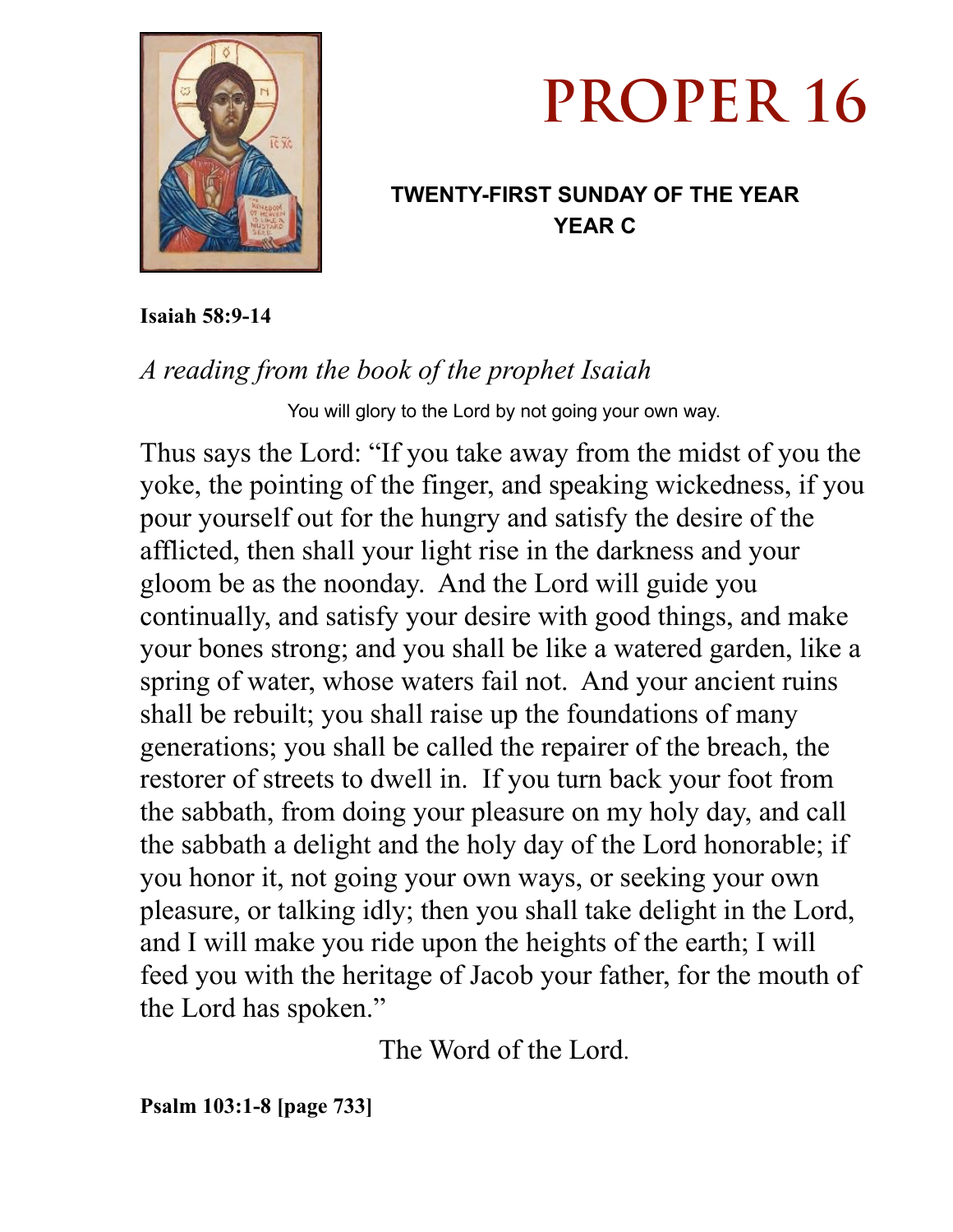#### **Hebrews 12:18-29**

### *A reading from the letter to the Hebrews*

You have come to Mount Zion and the city of the living God.

For you have not come to what may be touched, a blazing fire, and darkness, and gloom, and a tempest, and the sound of a trumpet, and a voice whose words made the hearers entreat that no further messages be spoken to them. For they could not endure the order that was given, "If even a beast touches the mountain, it shall be stoned." Indeed, so terrifying was the sight that Moses said, "I tremble with fear." But you have come to Mount Zion and to the city of the living God, the heavenly Jerusalem, and to innumerable angels in festal gathering, and to the assembly of the first-born who are enrolled in heaven, and to a judge who is God of all, and to the spirits of just men made perfect, and to Jesus, the mediator of a new covenant, and to the sprinkled blood that speaks more graciously than the blood of Abel. See that you do not refuse him who is speaking. For if they did not escape when they refused him who warned them on earth, much less shall we escape if we reject him who warns from heaven. His voice then shook the earth; but now he has promised, "Yet once more I will shake not only the earth but also the heaven." This phrase, "Yet once more," indicates the removal of what is shaken, as of what has been made, in order that what cannot be shaken may remain. Therefore let us be grateful for receiving a kingdom that cannot be shaken, and thus let us offer to God acceptable worship, with reverence and awe; for our God is a consuming fire.

The Word of the Lord.